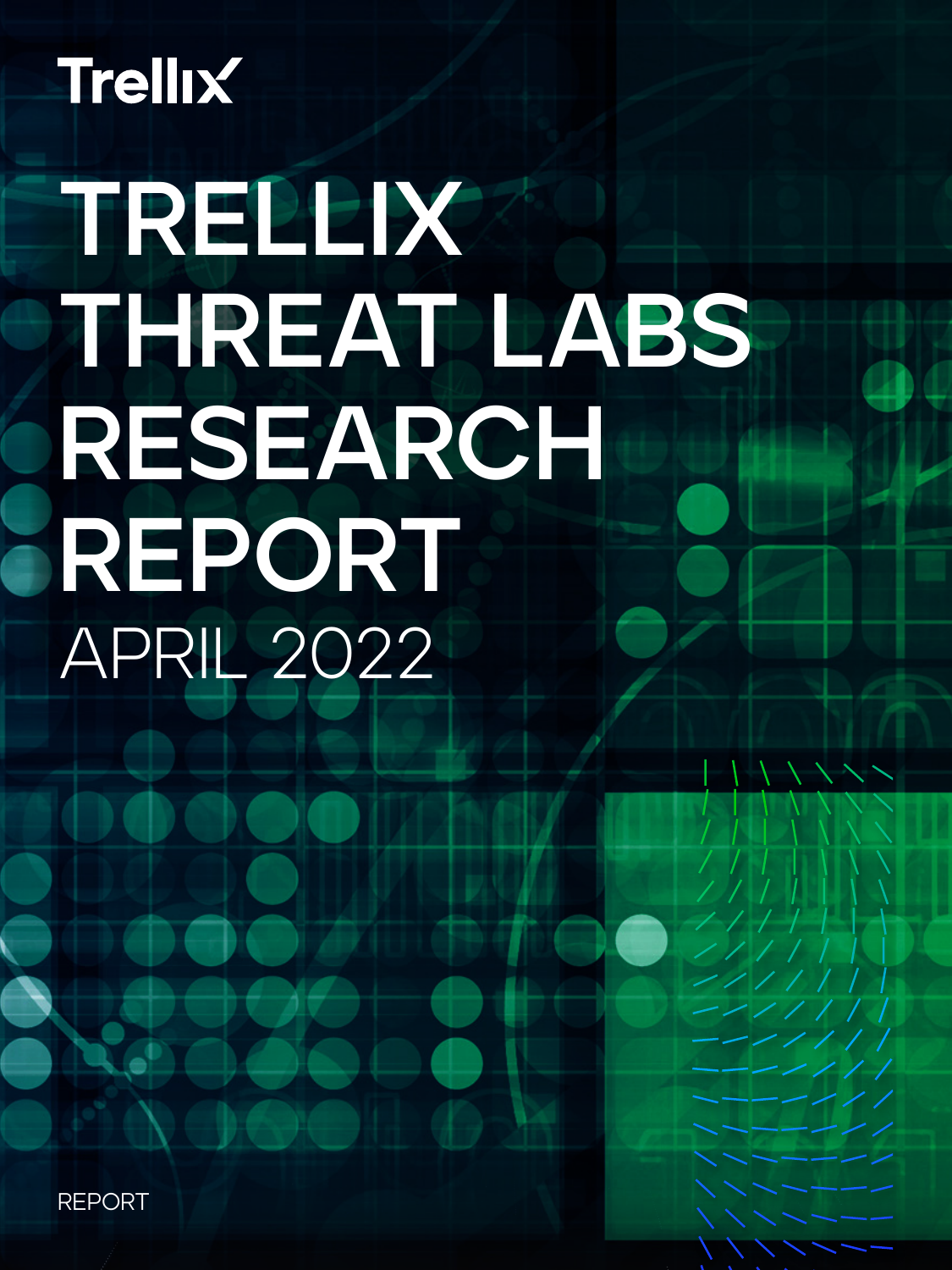# TABLE OF CONTENTS

- **LETTER FROM OUR LEAD SCIENTIST**
- **CYBERATTACKS TARGETING UKRAINE, PLUS HERMETICWIPER**
- **TRELLIX LABS DISCOVER SUSPECTED DARKHOTEL APT ACTIVITY UPDATE**
- **METHODOLOGY**
- **RANSOMWARE**
- **NATION-STATE ACTIVITY**
- [1](#page-14-0) **PREVALENT THREAT STATISTICS**
- [2](#page-14-0) **THREATS TO COUNTRIES, CONTINENTS, SECTORS, AND VECTORS**
- **LIVING OFF THE LAND**
- **WRITING AND RESEARCH**
- **RESOURCES**

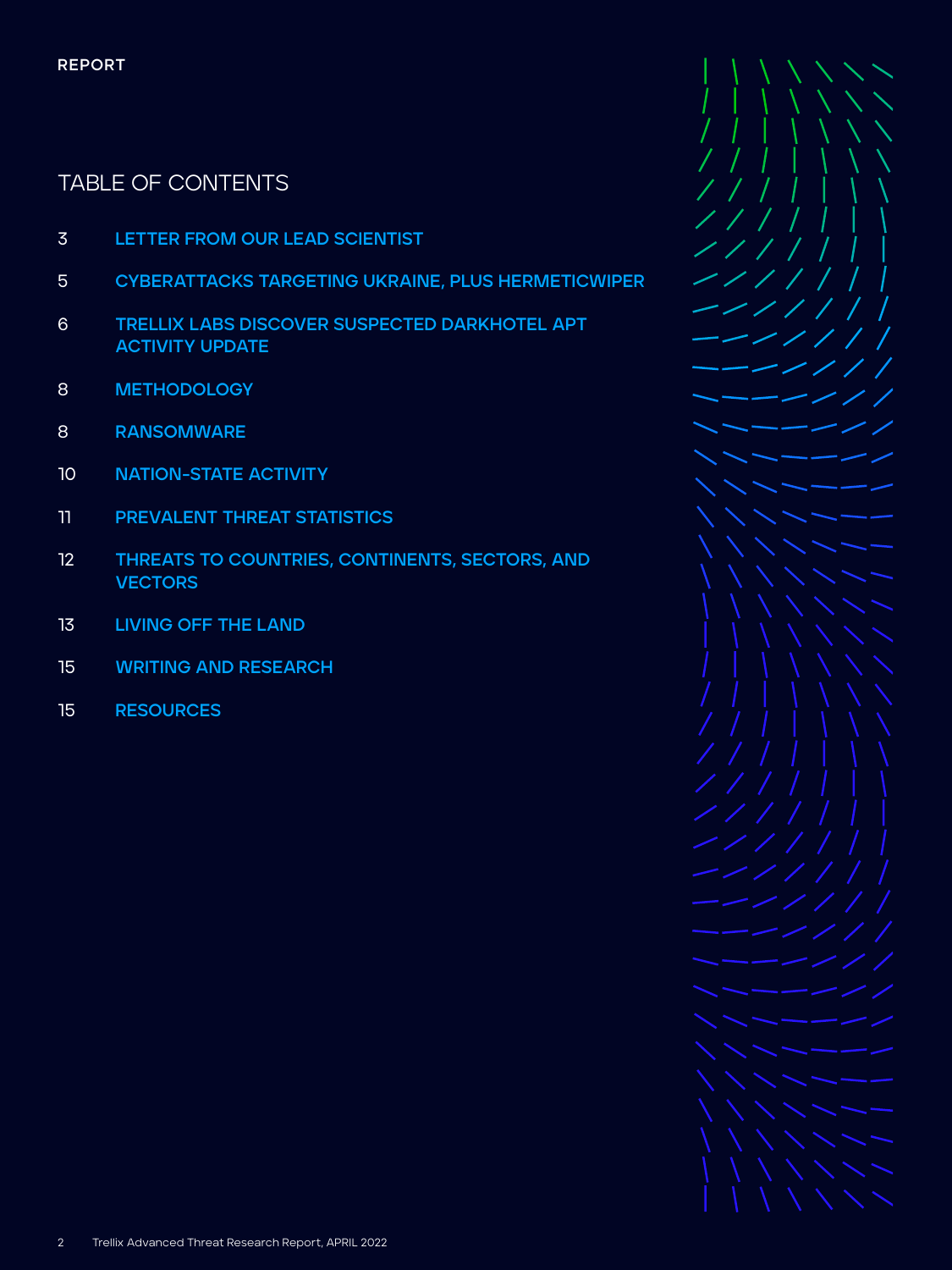<span id="page-2-0"></span>The fourth quarter of 2021 saw the world shift out of a two-year pandemic during which bad actors leveraged work from anywhere opportunities and [Log4Shell was an unwanted holiday guest](https://www.trellix.com/en-us/about/newsroom/stories/threat-labs/log4shell-vulnerability-is-the-coal-in-our-stocking-for-2021.html). During the first quarter of 2022, the focus on threats shifted to campaigns weaponizing cyberthreats against Ukrainian infrastructure in the Eurasia region conflict. Our latest Trellix Threat Labs Research Report includes our findings from Q4 2021, our identification of a multi-stage espionage attack on high-ranking government officials, and our recent analysis of cyberattacks targeting Ukraine and the newly identified HermeticWiper during Q1.

# LETTER FROM OUR LEAD **SCIENTIST**

**CYBERATTACKS** [TARGETING UKRAINE, PLUS](#page-4-0)  **HERMETICWIPER** 

[TRELLIX LABS DISCOVER](#page-5-0)  [SUSPECTED DARKHOTEL](#page-5-0)  [APT ACTIVITY UPDATE](#page-5-0)

[METHODOLOGY](#page-7-0)

[RANSOMWARE](#page-7-0)

[NATION-STATE ACTIVITY](#page-9-0)

PREVALEN[T THREAT](#page-10-0)  **STATISTICS** 

[THREATS TO COUNTRIES,](#page-11-0)  [CONTINENTS, SECTORS,](#page-11-0)  [AND VECTORS](#page-11-0)

[LIVING OFF THE LAND](#page-12-0)

[WRITING AND RESEARCH](#page-14-0)

**[RESOURCES](#page-14-0)** 

# **LETTER FROM OUR LEAD SCIENTIST**

Welcome to our latest threat report.

Nearly a quarter into the new year, it would be an understatement to say that we had an easy start of the year. We are slowly moving out of the pandemic, but uncertainty around the recent conflicts in the Eurasia region dominates our daily lives and conversations.

First, Trellix stands for peace. No matter which parties are involved in any conflict, our mission is to protect our customers and comply with international laws. Our research and vigilance continued as we prepared this report. For example, the Lapsus\$ group attacked major corporations around the world with an initial focus on South American victims, leaking sensitive data including source-code and certificates.

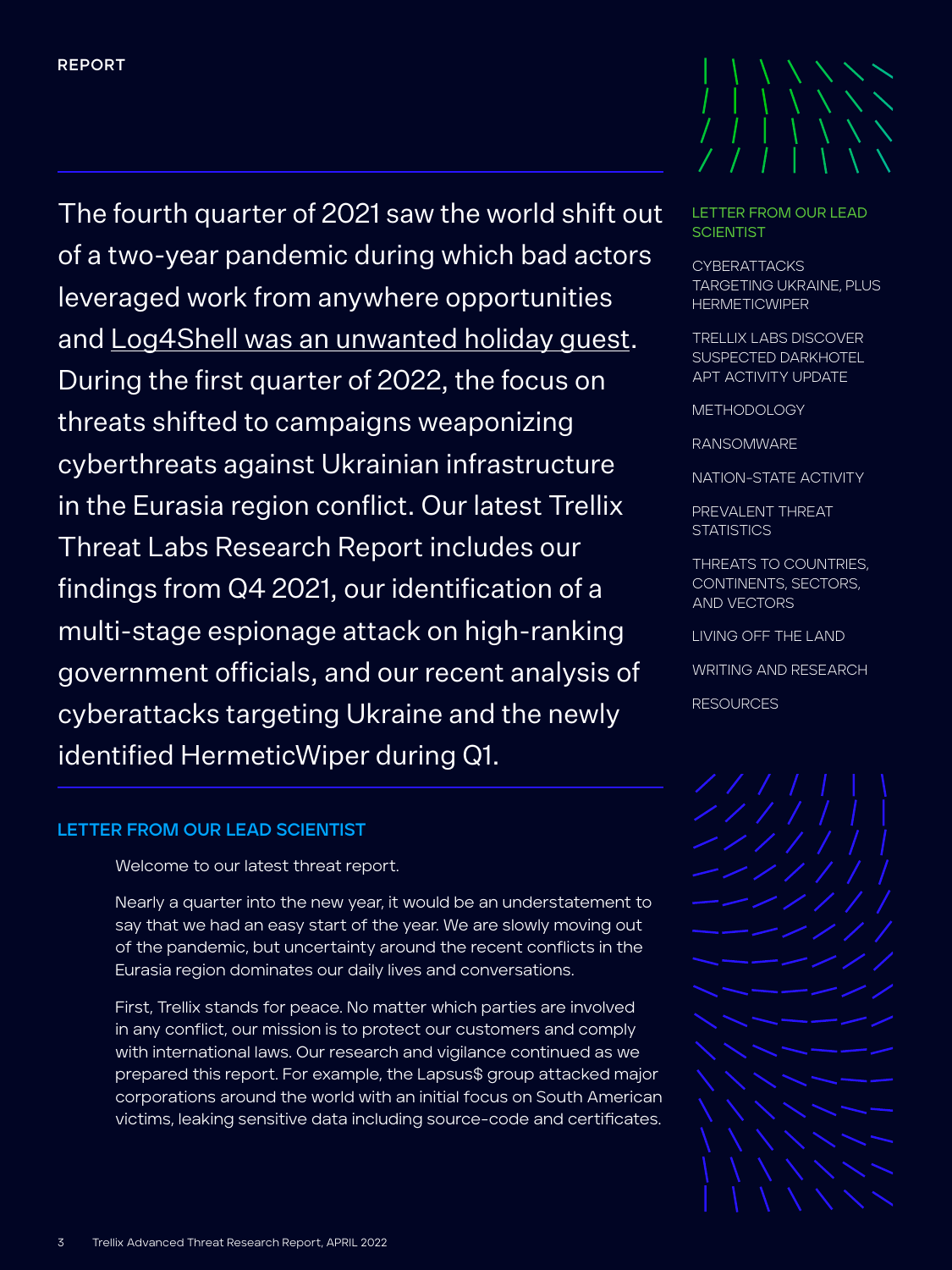We observed those certificates being abused. An example to sign malware binaries, a method to attempt bypassing the trust of operating systems and security products. Details of this group, their latest breach and countermeasures can be read [here.](https://www.trellix.com/en-us/about/newsroom/stories/threat-labs/lapsus-data-breaches-and-proactive-protections.html)

In our second threat report since the launch of our new company, we acknowledge the (cyber) events that dominated global headlines. From attacks on Ukrainian infrastructure to HermeticWiper malware destroying the boot sectors of any infected machine, cybersecurity was top of mind for many in the new year. We also look back at the fourth quarter of 2021, which saw the Log4shell vulnerability impact hundreds of millions of devices and many now brace for new threats coming in the new year.

The Trellix Threat Labs team has been at the frontline of analyzing and researching ransomware for many years. Working together with the public sector, we were proud to celebrate success when in December 2021 arrests were made and ransomware operations were shut down. The recent leaks of chats from both the Conti ransomware group and the Trickbot malware group revealed how professional these operations are run. It demonstrates that we need a united answer between public and private sectors to stop the disruption of these attacks.

In addition, please check out our **[Trellix Threat Labs blog page](https://www.trellix.com/en-us/about/newsroom/stories/threat-labs.html)** featuring our latest threat content, videos, and links to the security bulletin.

This report also spotlights other prevalent threats and attacks observed in the wild.

*— Christiaan Beek*  Lead Scientist

Twitter [@ChristiaanBeek](https://twitter.com/christiaanbeek)



# [LETTER FROM OUR LEAD](#page-2-0)  **[SCIENTIST](#page-2-0)**

**CYBERATTACKS** [TARGETING UKRAINE, PLUS](#page-4-0)  **HERMETICWIPER** 

[TRELLIX LABS DISCOVER](#page-5-0)  [SUSPECTED DARKHOTEL](#page-5-0)  [APT ACTIVITY UPDATE](#page-5-0)

[METHODOLOGY](#page-7-0)

[RANSOMWARE](#page-7-0)

[NATION-STATE ACTIVITY](#page-9-0)

PREVALEN[T THREAT](#page-10-0)  **STATISTICS** 

[THREATS TO COUNTRIES,](#page-11-0)  [CONTINENTS, SECTORS,](#page-11-0)  [AND VECTORS](#page-11-0)

[LIVING OFF THE LAND](#page-12-0)

[WRITING AND RESEARCH](#page-14-0)

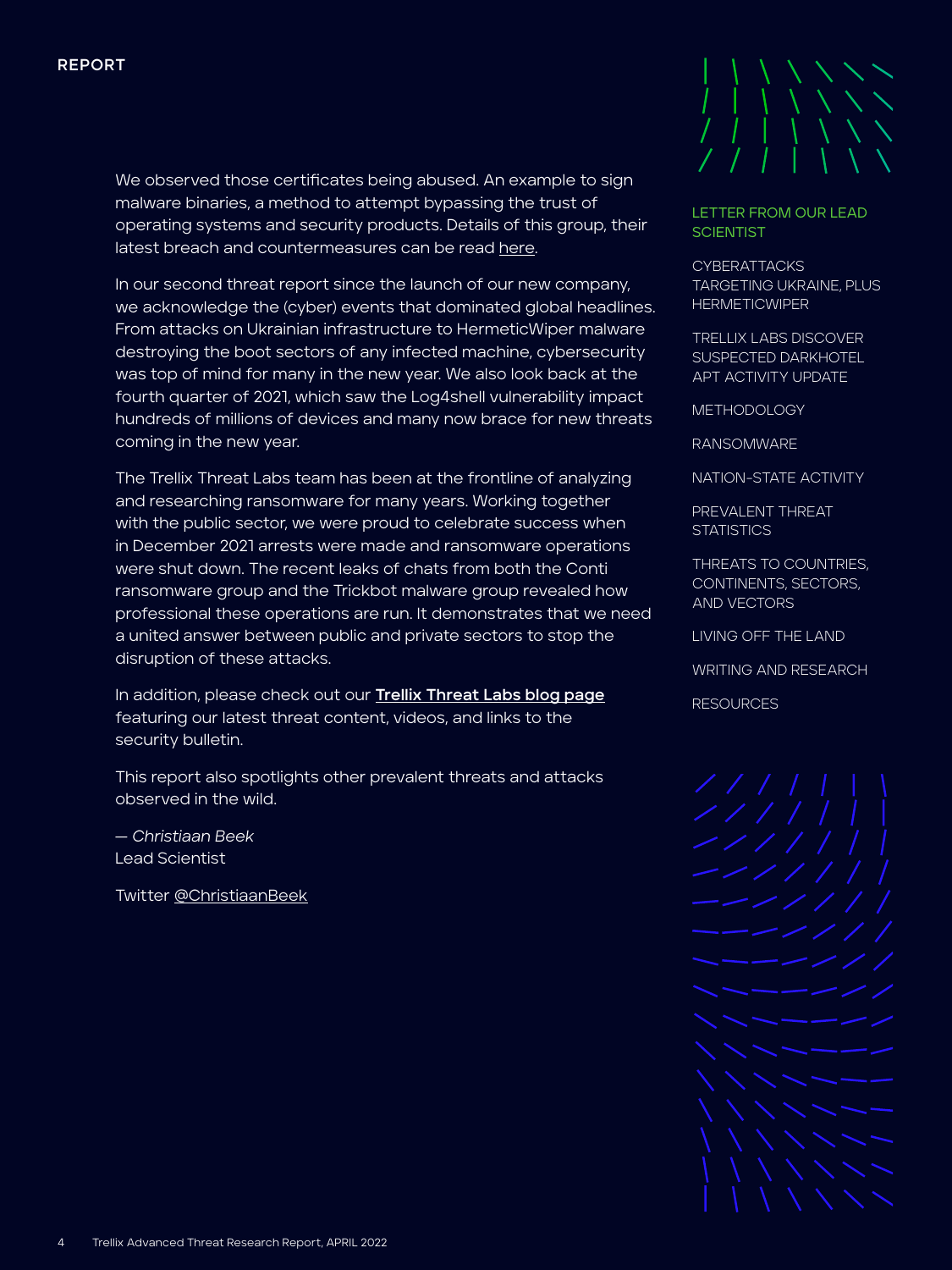# <span id="page-4-0"></span>**TRELLIX THREAT LABS ANALYSIS OF CYBERATTACKS TARGETING UKRAINE, PLUS HERMETICWIPER**

Analysis from the Trellix Labs Threat team into the activity of wipers being deployed within the Ukraine leads them to believe that there is likely is a connection between Whispergate and the newly identified HermeticWiper.

See more of [our intelligence and analysis](https://www.trellix.com/en-us/about/newsroom/stories/threat-labs/defenders-blog-on-cyberattacks-targeting-ukraine.html) of threat activity in the Ukrainian region.

# RECOMMENDED STEPS TO PREVENT INITIAL ACCESS

Organizations should look to review the Initial Access Tactics, techniques, and procedures (TTPs) associated with Russian nation state activity to proactively protect their environment from infiltration.

- **•** Phishing/Spearphishing attacks utilizing shortened URLs of malicious domains.
- **Monitor for brute force activity to identify valid account** credentials and Microsoft 365 Accounts.
- **Enable multifactor authentication (MFA) for all users, without** exception.
- **Exploiting Public Facing Systems CISA maintains a full list of CVEs** [that are known to be exploited.](https://www.cisa.gov/known-exploited-vulnerabilities-catalog)
- **Disabling all ports and protocols that are not essential, especially** anything related to remote services.
- **Hunt and block open-source tools not related to business activities** that have been seen in prior attacks – UltraVNC, AdvancedRun, wget, and impacket.

Other threat campaigns and groups targeting Ukraine include:

| <b>ACTINIUM APT</b> | <b>IsaacWiper</b>     |
|---------------------|-----------------------|
| <b>Agent Tesla</b>  | <b>NOBELIUM APT</b>   |
| CaddyWiper          | OutSteel              |
| <b>CERT-AU 4109</b> | <b>RURansom Wiper</b> |
| <b>DDoS Attacks</b> | SaintBot              |
| Gamaredon APT       | <b>Shuckworm APT</b>  |
| Gamaredon APT       | <b>UAC-0056</b>       |

Go to our [Trellix Threat Center](https://www.trellix.com/en-us/threat-center.html) to preview and stay ahead of emerging threats, including HermeticWiper.



[LETTER FROM OUR LEAD](#page-2-0)  **[SCIENTIST](#page-2-0)** 

**CYBERATTACKS** TARGETING UKRAINE, PLUS **HERMETICWIPER** 

[TRELLIX LABS DISCOVER](#page-5-0)  [SUSPECTED DARKHOTEL](#page-5-0)  [APT ACTIVITY UPDATE](#page-5-0)

[METHODOLOGY](#page-7-0)

[RANSOMWARE](#page-7-0)

[NATION-STATE ACTIVITY](#page-9-0)

PREVALEN[T THREAT](#page-10-0)  **STATISTICS** 

[THREATS TO COUNTRIES,](#page-11-0)  [CONTINENTS, SECTORS,](#page-11-0)  [AND VECTORS](#page-11-0)

[LIVING OFF THE LAND](#page-12-0)

[WRITING AND RESEARCH](#page-14-0)

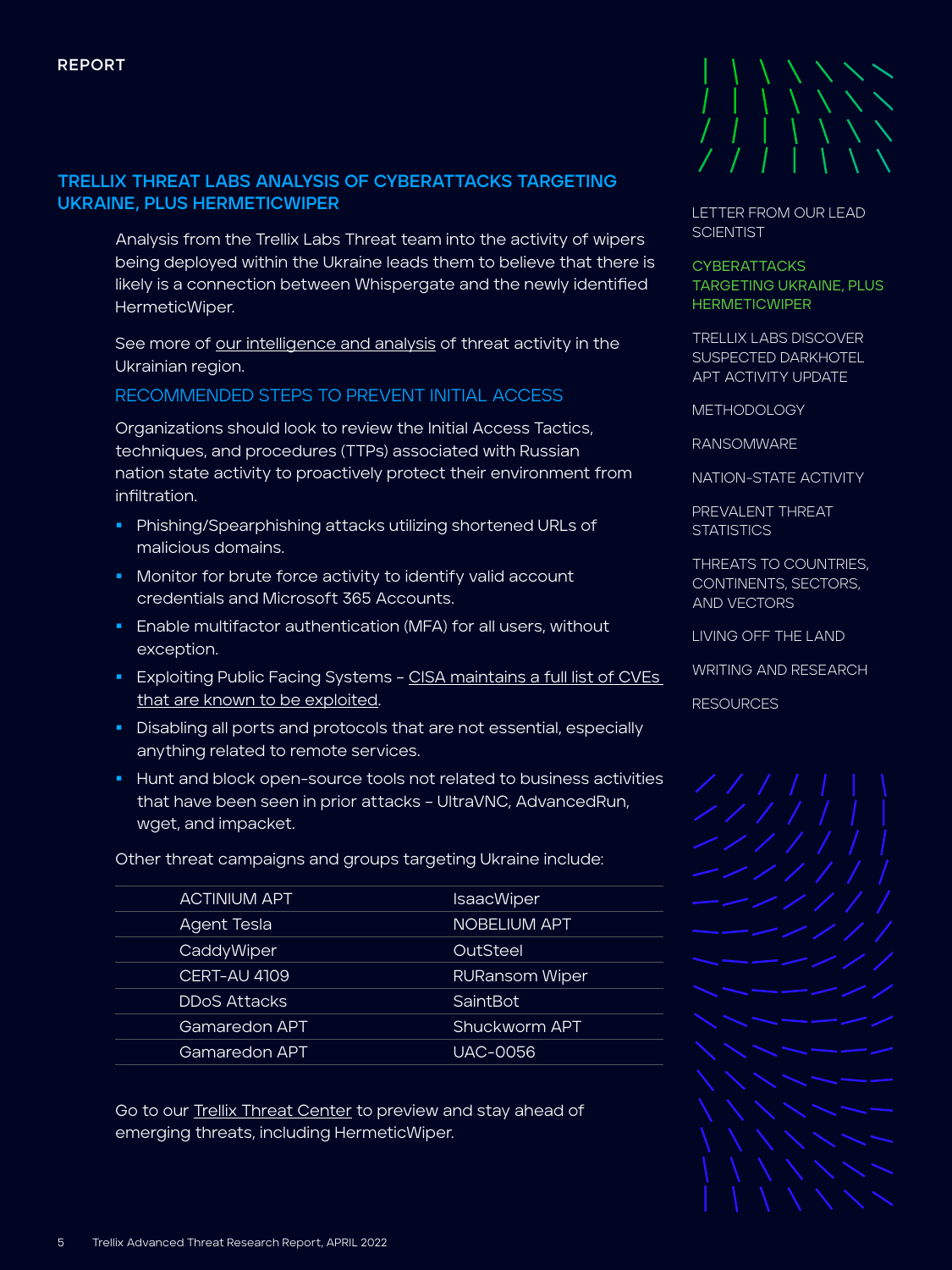# <span id="page-5-0"></span>**TRELLIX LABS DISCOVER SUSPECTED DARKHOTEL APT ACTIVITY UPDATE**

In March our team discovered a first-stage malicious campaign targeting luxury hotels in Macao, China since the latter half November 2021. The attack started with a spearphishing email directed to the hotel's management staff in roles like the vice president of HR, assistant manager, and front office manager. Based on the job titles we can assume that the targeted individuals have sufficient access into the hotel's network, including the book systems. How it works:

- **The email used for this spear-phishing attack contains an** attachment with an Excel sheet. The Excel sheet is used to trick the victim and enable malicious macros embedded when it's opened.
- **Those macros enable several mechanisms detailed in the** Technical Analysis part and summarized in the Infection Flow Chart below.
- **In the beginning, macros create a schedule task to perform** recognition, data listing, and data exfiltration.
- **Then, to enable communication with the Command-and-Control** server used to exfiltrate victim data, macros are using a know lolbas (Living Off the Land Binaries and Scripts) technique to perform PowerShell command lines as trusted script.

[Read our blog](https://www.trellix.com/en-us/about/newsroom/stories/threat-labs/suspected-darkhotel-apt-activity-update.html) for more DarkHotel APT background, attribution, campaign, and technical analysis.



[LETTER FROM OUR LEAD](#page-2-0)  **[SCIENTIST](#page-2-0)** 

**CYBERATTACKS** [TARGETING UKRAINE, PLUS](#page-4-0)  **HERMETICWIPER** 

TRELLIX LABS DISCOVER SUSPECTED DARKHOTEL APT ACTIVITY UPDATE

[METHODOLOGY](#page-7-0)

[RANSOMWARE](#page-7-0)

[NATION-STATE ACTIVITY](#page-9-0)

PREVALEN[T THREAT](#page-10-0)  **STATISTICS** 

[THREATS TO COUNTRIES,](#page-11-0)  [CONTINENTS, SECTORS,](#page-11-0)  [AND VECTORS](#page-11-0)

[LIVING OFF THE LAND](#page-12-0)

[WRITING AND RESEARCH](#page-14-0)

[RESOURCES](#page-14-0)



Figure 1. Execution flow of the attack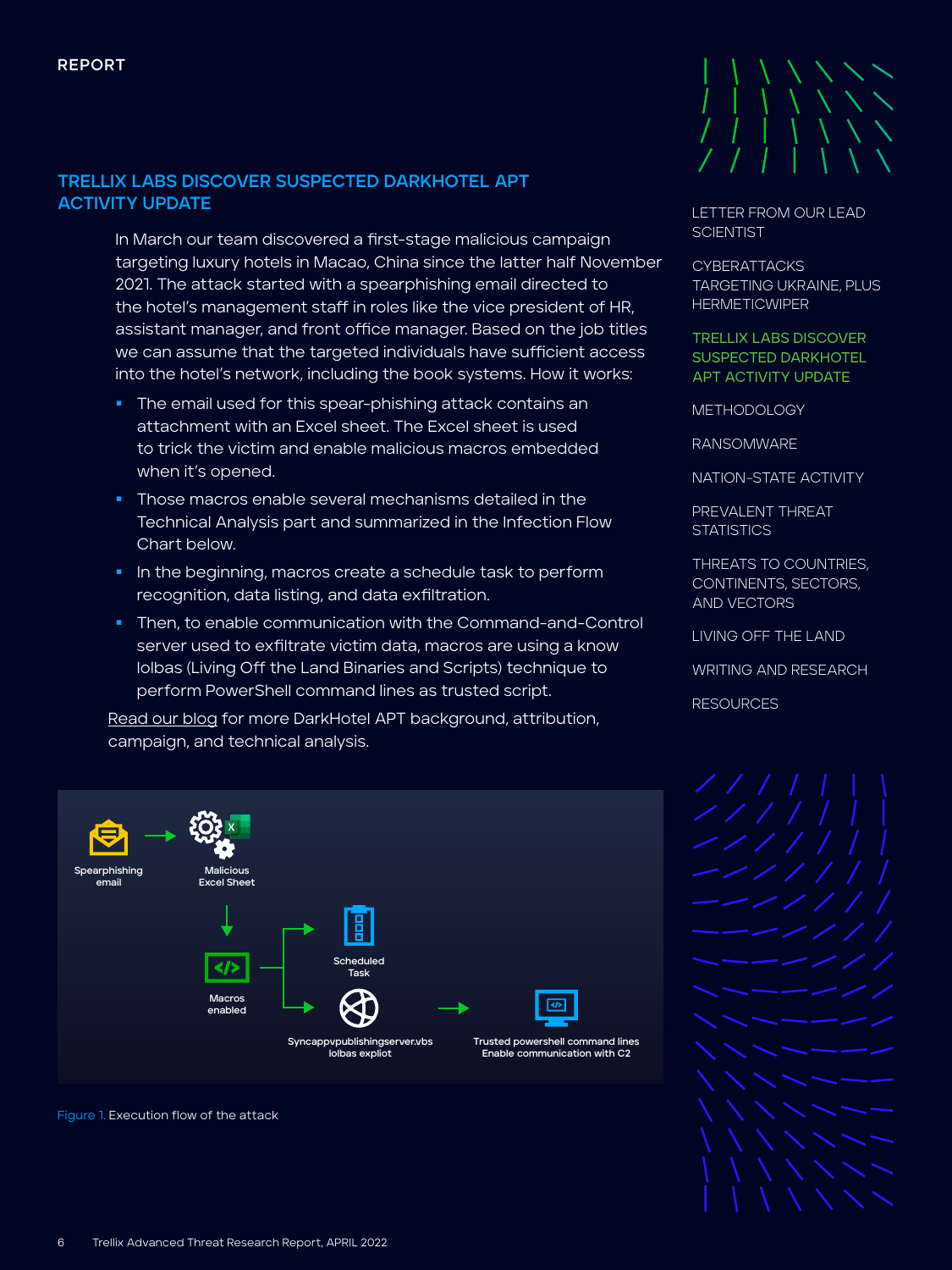# **TRELLIX THREAT LABS IDENTIFY PRIME MINISTER'S OFFICE COMPROMISE**

In January our team announced its identification of a multi-stage espionage campaign targeting high-ranking government officials overseeing national security policy and individuals in the defense industry in Western Asia. Trellix undertook pre-release disclosure to the victims and provided all necessary content required to remove all known attack components from their environments.

Analysis of the attack process begins with the execution of an Excel file containing an exploit for the MSHTML remote code execution vulnerability (CVE-2021-40444). This is used to execute a malicious DLL file acting as a downloader for the third stage malware we called Graphite. Graphite is a newly discovered malware sample based on a One-Drive Empire Stager which leverages OneDrive accounts as a command and control server via the Microsoft Graph API.

The last phases of this multi-stage attack, which we believe is associated with an APT operation, includes the execution of different Empire stagers to finally download an Empire agent on victims' computers and engage the command and control server to remotely control the systems.



[LETTER FROM OUR LEAD](#page-2-0)  **[SCIENTIST](#page-2-0)** 

**CYBERATTACKS** [TARGETING UKRAINE, PLUS](#page-4-0)  **HERMETICWIPER** 

[TRELLIX LABS DISCOVER](#page-5-0)  [SUSPECTED DARKHOTEL](#page-5-0)  [APT ACTIVITY UPDATE](#page-5-0)

[METHODOLOGY](#page-7-0)

[RANSOMWARE](#page-7-0)

[NATION-STATE ACTIVITY](#page-9-0)

PREVALEN[T THREAT](#page-10-0)  **STATISTICS** 

[THREATS TO COUNTRIES,](#page-11-0)  [CONTINENTS, SECTORS,](#page-11-0)  [AND VECTORS](#page-11-0)

[LIVING OFF THE LAND](#page-12-0)

[WRITING AND RESEARCH](#page-14-0)

[RESOURCES](#page-14-0)



Figure 2. Attack flow

[Read our blog](https://www.trellix.com/en-us/about/newsroom/stories/threat-labs/prime-ministers-office-compromised.html) for more in-depth analysis including stages, infrastructure, and attribution.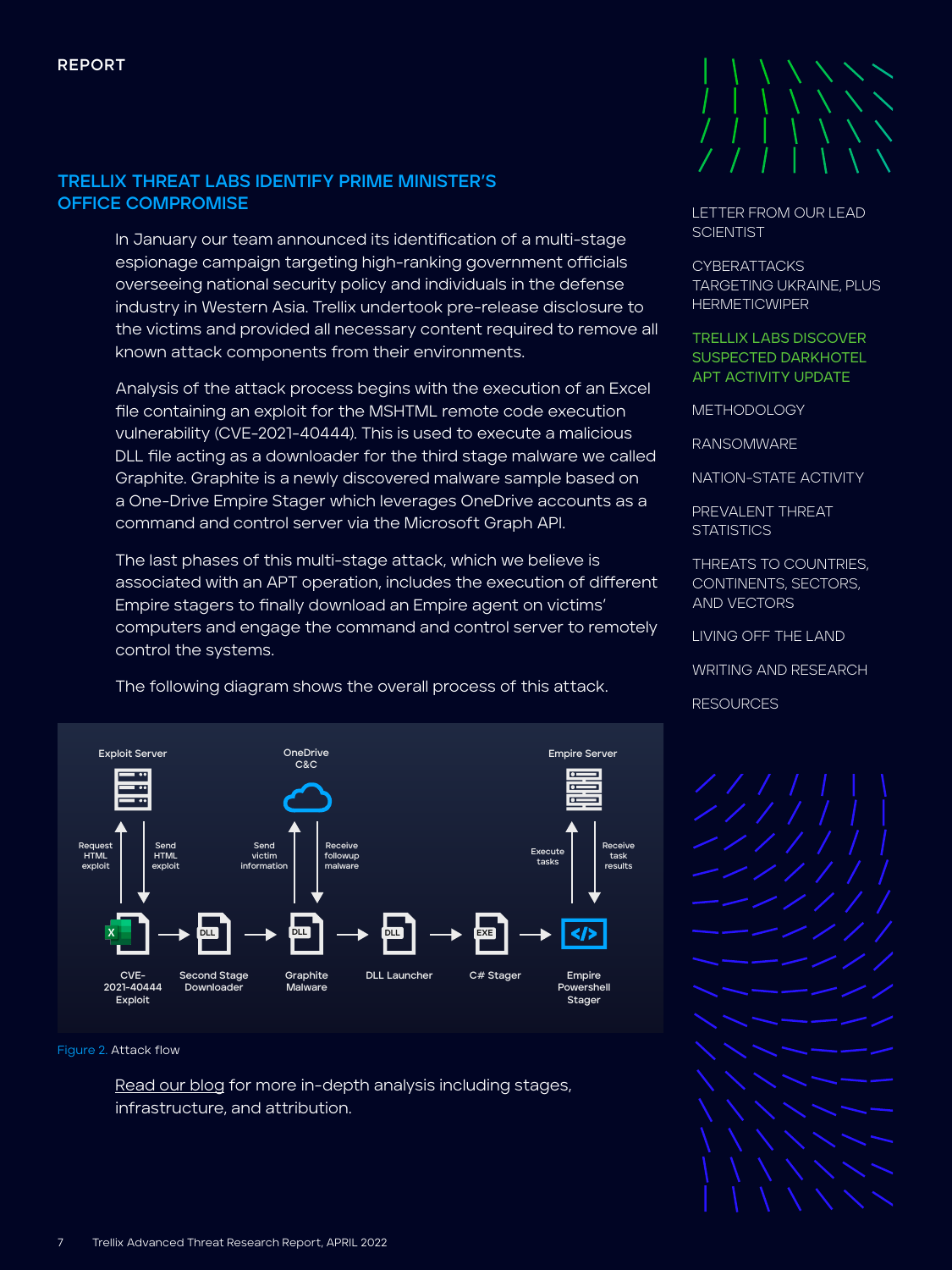# <span id="page-7-0"></span>**METHODOLOGY**

Trellix's backend systems are providing telemetry that we use as input for our quarterly threat reports. We combine our telemetry with open-source intelligence around threats and our own investigations into prevalent threats like ransomware, nation-state activity, etc.

When we talk about telemetry, we talk about detections, not infections. A detection is when a file, URL, IP-address, or other indicator is detected by one of our products and reported back to us.

Privacy of our customers is key. It also is important when it comes down to telemetry and mapping out to sectors and countries of our customers. Client-base per country differs and numbers could be showcasing increases while we have to look deeper into the data to explain. An example is that the Telecom sector is always scoring high in our data. It doesn't mean necessarily that this sector is highly targeted. The Telecom sector contains ISP providers as well that own IP-address spaces that can be bought by companies. What does that mean? Submissions from the ip-address space of the ISP are showing up as Telecom detections, but could be from ISP clients that are in a different sector operating.

# **RANSOMWARE**

In the final quarter of 2021, the ransomware landscape continued to change. In lieu of the large attacks we described in our previous report, ransomware actors had to find a new [underground home](https://www.trellix.com/en-us/about/newsroom/stories/threat-labs/how-groove-gang-is-shaking-up-the-ransomware-as-a-service-market-to-empower-affiliates.html) and law enforcement started to crack down on several high-profile ransomware groups. One of these groups was REvil/Sodinokibi, which was still ranked amongst the top ransomware families in Q3. However REvil left the stage after a coordinated takedown of their infrastructure, several internal disputes and [members being arrested](https://www.europol.europa.eu/media-press/newsroom/news/five-affiliates-to-sodinokibi/revil-unplugged). Trellix is proud to have assisted in the REvil investigation by providing malware analysis, locating key infrastructure, and identifying multiple suspects.

Our top 3 in Q4 2021 belonged to Lockbit, Cuba, and Conti ransomware. We suspect that remaining members of REvil most likely have found a new home with these ransomware families.

While the ink for this report is barely dry, the landscape has shifted yet again. Conti, which has grown to one of the largest families, had thousands of internal chats leaked on the internet, essentially exposing their inner secrets. We dubbed this leak the Panama Papers of Ransomware and we will be sure to highlight our findings in the next quarterly report.



[LETTER FROM OUR LEAD](#page-2-0)  **[SCIENTIST](#page-2-0)** 

**CYBERATTACKS** [TARGETING UKRAINE, PLUS](#page-4-0)  **HERMETICWIPER** 

[TRELLIX LABS DISCOVER](#page-5-0)  [SUSPECTED DARKHOTEL](#page-5-0)  [APT ACTIVITY UPDATE](#page-5-0)

**METHODOLOGY** 

RANSOMWARE

[NATION-STATE ACTIVITY](#page-9-0)

PREVALEN[T THREAT](#page-10-0)  **STATISTICS** 

[THREATS TO COUNTRIES,](#page-11-0)  [CONTINENTS, SECTORS,](#page-11-0)  [AND VECTORS](#page-11-0)

[LIVING OFF THE LAND](#page-12-0)

[WRITING AND RESEARCH](#page-14-0)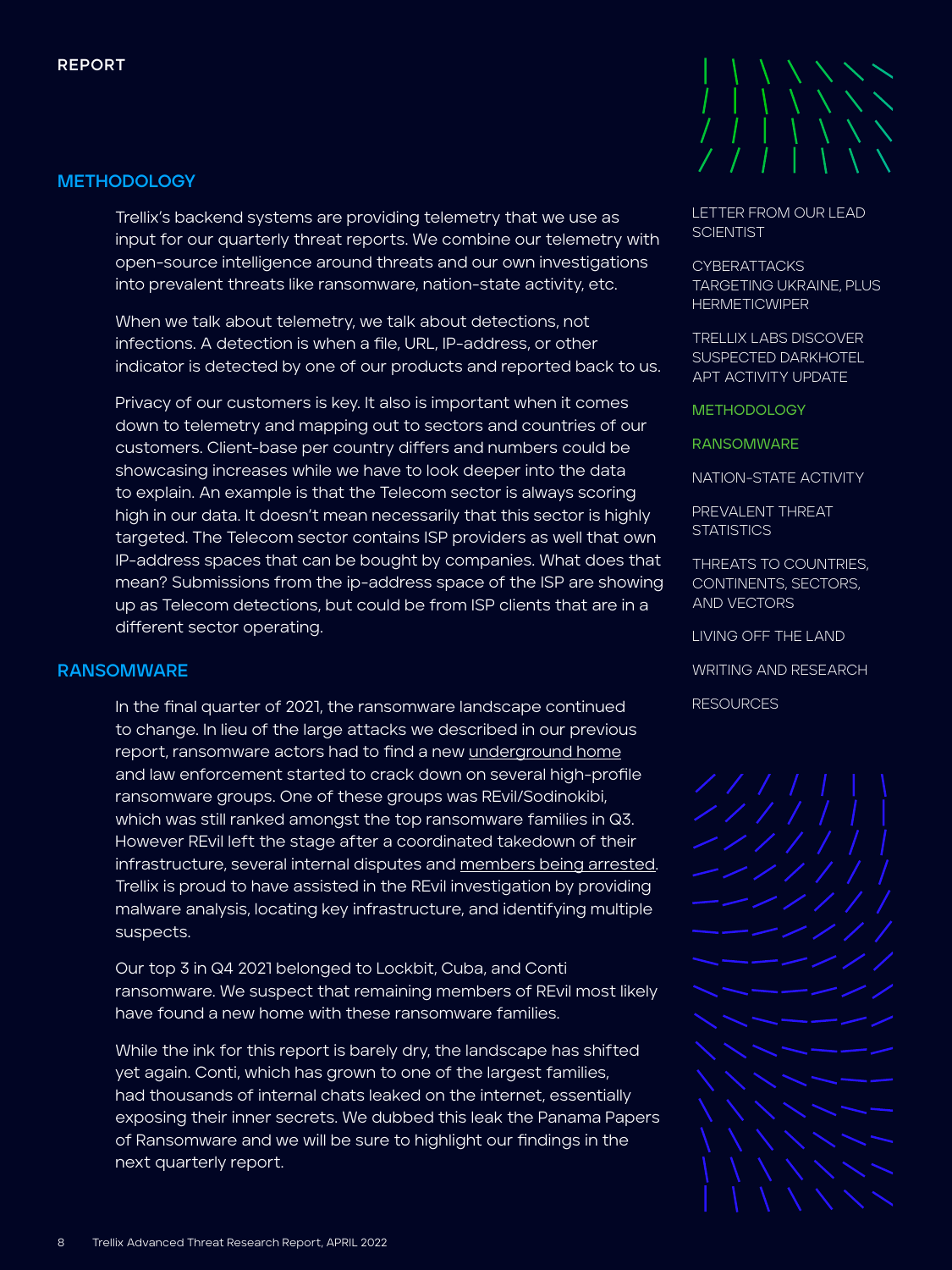To help enterprises better understand and defend against ransomware attacks in the threatscape, our Threat Labs team presents research and findings into the prevalence of a wide variety of ransomware threats, including families, techniques, countries, sectors, and vectors from Q4 of 2021.







[LETTER FROM OUR LEAD](#page-2-0)  **[SCIENTIST](#page-2-0)** 

**CYBERATTACKS** [TARGETING UKRAINE, PLUS](#page-4-0)  **HERMETICWIPER** 

9 Trellix Advanced Threat Research Report, APRIL 2022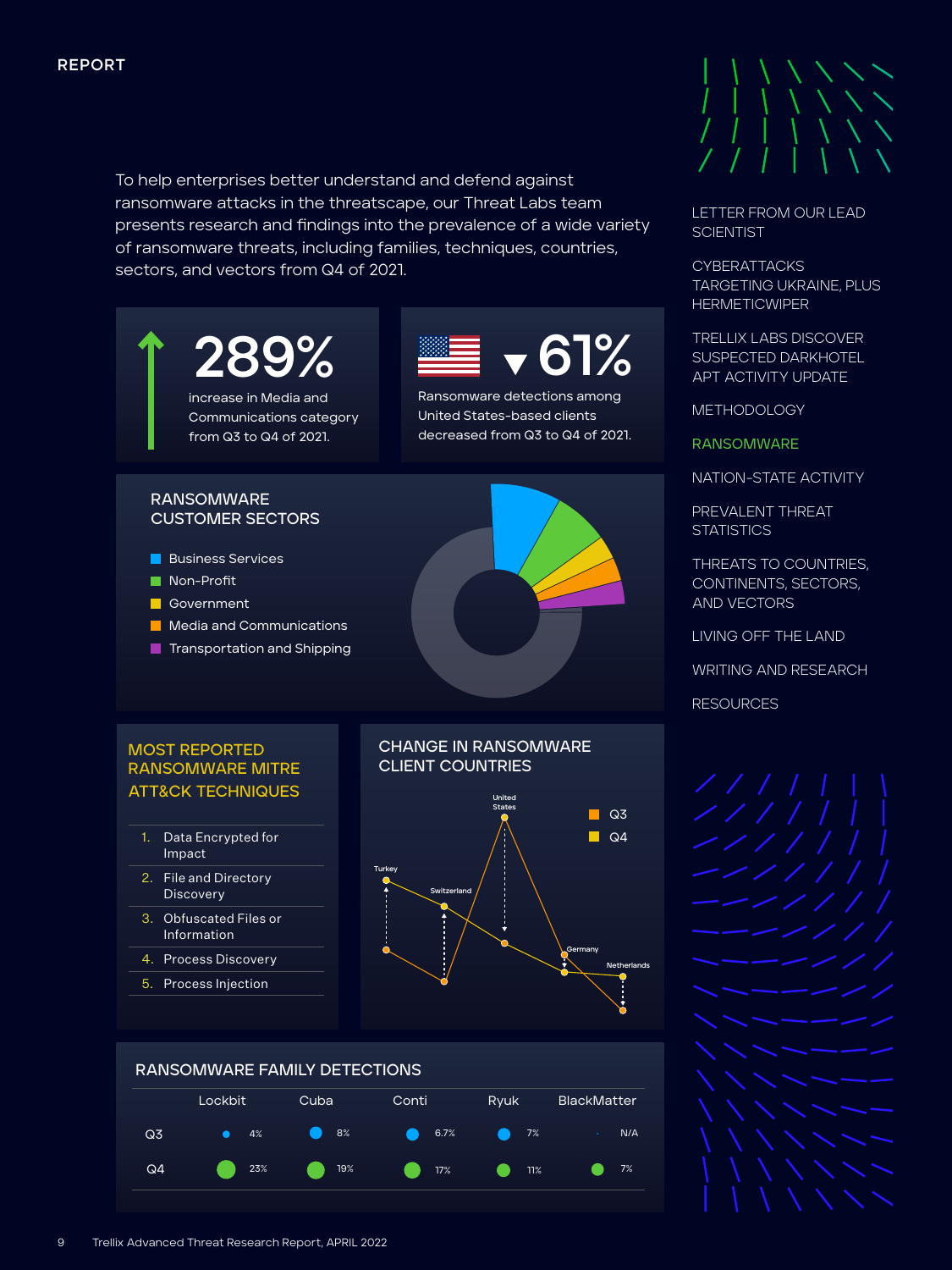# <span id="page-9-0"></span>**NATION-STATE ACTIVITY**

Our team tracks and monitors Nation-State campaigns and associated indicators and techniques. Our research reflects Threat Actors, Tools, Client Countries, Customer Sectors, and MITRE ATT&CK Techniques from Q4 of 2021. All of the data around these events, including indicators, YARA rules, and detection logic, are available in MVISION Insights.

# **MOST REPORTED MOST REPORTED 12 95% ATT&CK TECHNIQUES**

- 1. PowerShell
- 2. Scheduled Task
- 3. Obfuscated Files or Information
- 4. Windows
- 5. Web Protocols

Cobalt Strike ranked highest among Nation-State Threat Tool observations in Q4 2021.

# APT 29 ranked highest **30%**

among total Nation-State observations in Q4 2021, a 35% increase over Q3.

**26%**

Nation-State activity in Turkey accounted for 26% of total detections in Q4 2021. [LETTER FROM OUR LEAD](#page-2-0)  **[SCIENTIST](#page-2-0)** 

**CYBERATTACKS** [TARGETING UKRAINE, PLUS](#page-4-0)  **HERMETICWIPER** 

[TRELLIX LABS DISCOVER](#page-5-0)  [SUSPECTED DARKHOTEL](#page-5-0)  [APT ACTIVITY UPDATE](#page-5-0)

[METHODOLOGY](#page-7-0)

[RANSOMWARE](#page-7-0)

NATION-STATE ACTIVITY

PREVALEN[T THREAT](#page-10-0)  **STATISTICS** 

[THREATS TO COUNTRIES,](#page-11-0)  [CONTINENTS, SECTORS,](#page-11-0)  [AND VECTORS](#page-11-0)

[LIVING OFF THE LAND](#page-12-0)

[WRITING AND RESEARCH](#page-14-0)

**[RESOURCES](#page-14-0)** 



### **ENTERPRISE CUSTOMER SECTORS**

- Telecom
- **Transportation and Shipping**
- **Business Services**
- **Government**
- **Non-Profit**

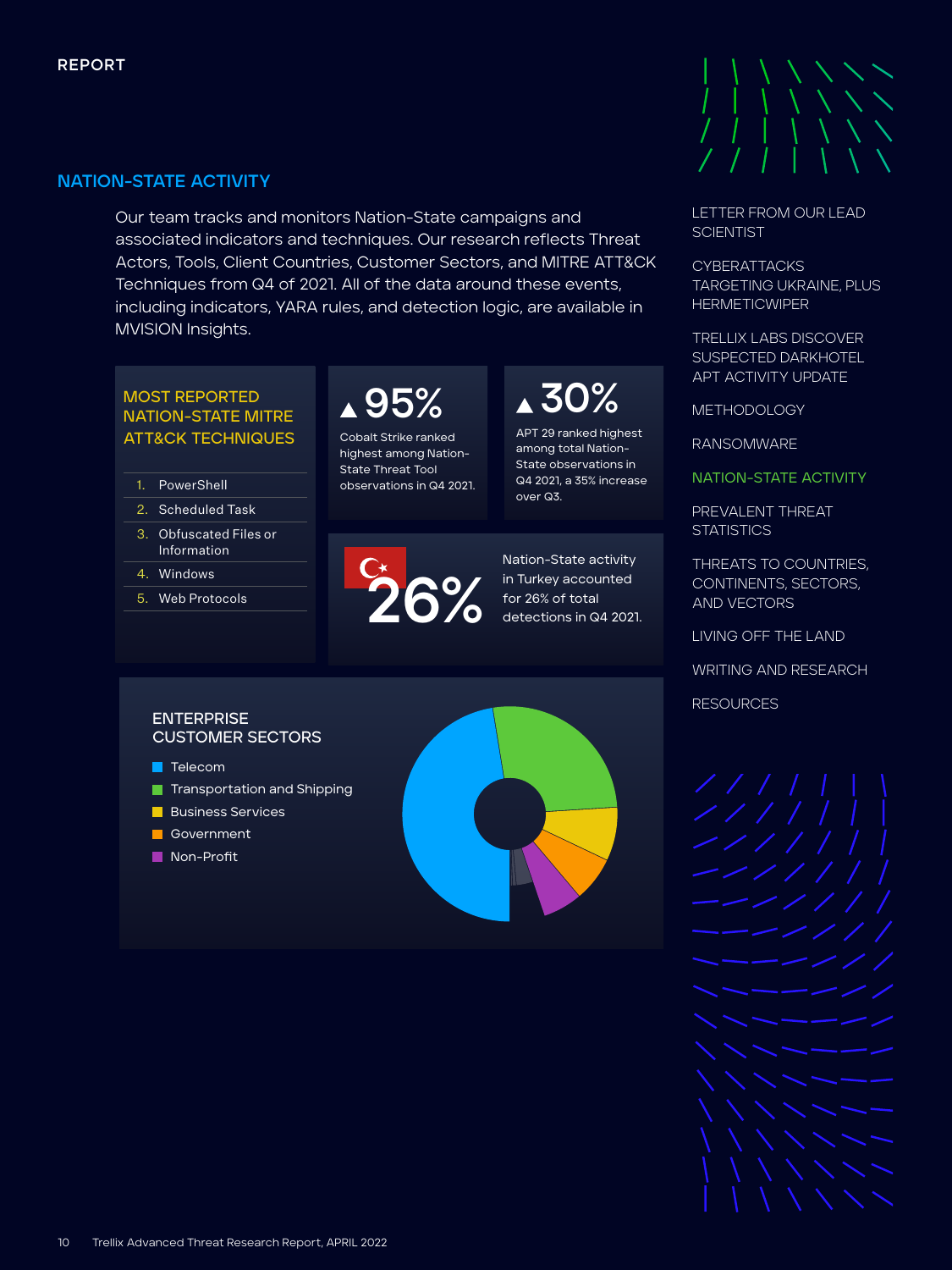# <span id="page-10-0"></span>**PREVALENT THREAT STATISTICS**

Our team tracked threat categories in the fourth quarter of 2021. The research reflects percentages of detections in the type of prevalent Malware families observed, associated Client Countries, Enterprise Customer Sectors, and MITRE ATT&CK techniques.



[LETTER FROM OUR LEAD](#page-2-0)  **[SCIENTIST](#page-2-0)** 

**CYBERATTACKS** [TARGETING UKRAINE, PLUS](#page-4-0)  **HERMETICWIPER** 

[TRELLIX LABS DISCOVER](#page-5-0)  [SUSPECTED DARKHOTEL](#page-5-0)  [APT ACTIVITY UPDATE](#page-5-0)

[METHODOLOGY](#page-7-0)

[RANSOMWARE](#page-7-0)

[NATION-STATE ACTIVITY](#page-9-0)

PREVALENT THREAT **STATISTICS** 

[THREATS TO COUNTRIES,](#page-11-0)  [CONTINENTS, SECTORS,](#page-11-0)  [AND VECTORS](#page-11-0)

[LIVING OFF THE LAND](#page-12-0)

[WRITING AND RESEARCH](#page-14-0)

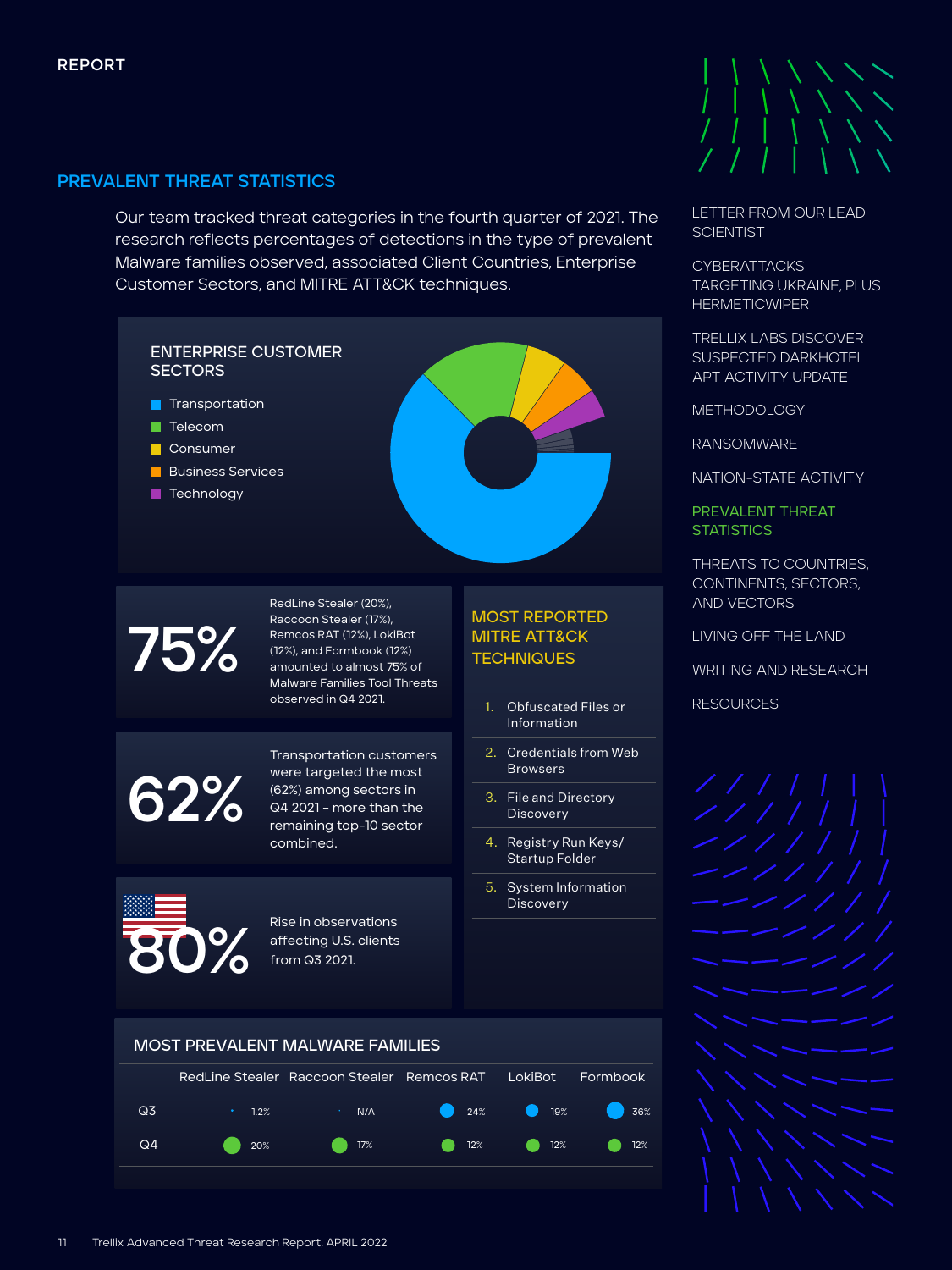# <span id="page-11-0"></span>**THREATS TO COUNTRIES, CONTINENTS, SECTORS, AND VECTORS**

Notable country and continent increases of open-sourced publicly reported incidents in the fourth quarter of 2021 include:



[WRITING AND RESEARCH](#page-14-0)

[LETTER FROM OUR LEAD](#page-2-0) 

**[SCIENTIST](#page-2-0)** 

**CYBERATTACKS**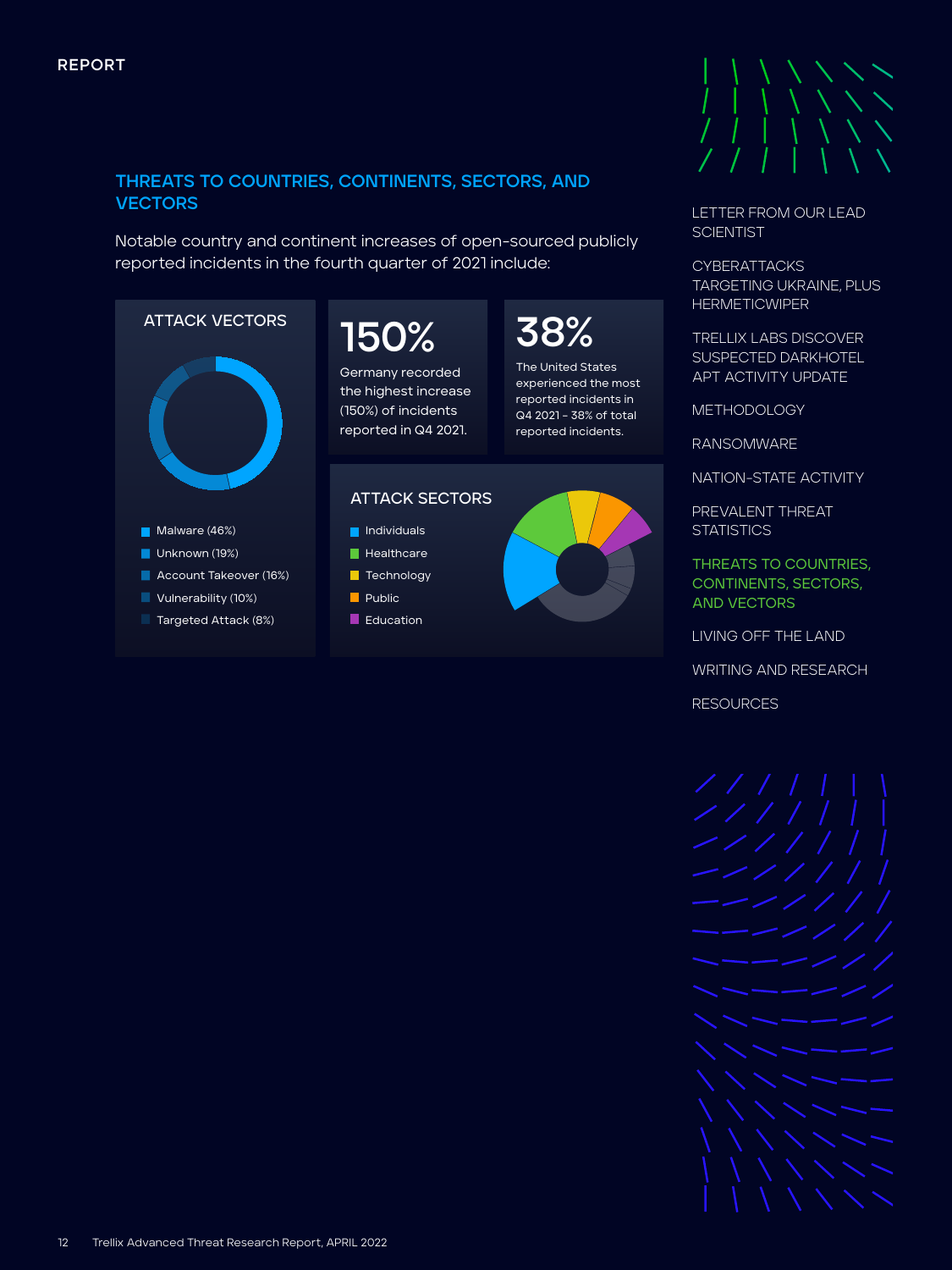# <span id="page-12-0"></span>**LIVING OFF THE LAND**

Cybercriminals continue to develop custom tools but often turn to Living off the Land (LotL) techniques to abuse legitimate binaries and administrative utilities to deliver malicious payloads to a target system. Based on fourth quarter events in 2021, Trellix has identified a slight shift in the trend of tools being used by adversaries as they attempt to remain undetected.

Tactics, Techniques, and Procedures change as defenses strengthen and the security community shares indicators of compromise amongst peers. In our Q3 report we highlighted some of the common Windows binaries that are present on a production system as well as some that are used by administrative staff to perform daily tasks. It was also recommended to deploy necessary machine software, monitor for anomalies, and maintain system efficiencies. Threat actors have taken advantage of usefulness of these utilities for nefarious activities continuing from the Q3 report we look at the utilities abused by threat actors in the fourth quarter and see a slight shift in use. The fact remains: threat actors attempt to remain undetected and are abusing what is already present on a system to deliver payloads including ransomware, beacons, information stealers, and reconnaissance tools.

To identify these binaries or administratively used tools during the reconnaissance phase, adversaries may gather information on technologies used from job postings, customer testimonials advertised by vendors, or from an inside accomplice.



[LETTER FROM OUR LEAD](#page-2-0)  **[SCIENTIST](#page-2-0)** 

**CYBERATTACKS** [TARGETING UKRAINE, PLUS](#page-4-0)  **HERMETICWIPER** 

[TRELLIX LABS DISCOVER](#page-5-0)  [SUSPECTED DARKHOTEL](#page-5-0)  [APT ACTIVITY UPDATE](#page-5-0)

[METHODOLOGY](#page-7-0)

[RANSOMWARE](#page-7-0)

[NATION-STATE ACTIVITY](#page-9-0)

PREVALEN[T THREAT](#page-10-0)  **STATISTICS** 

[THREATS TO COUNTRIES,](#page-11-0)  [CONTINENTS, SECTORS,](#page-11-0)  [AND VECTORS](#page-11-0)

LIVING OFF THE LAND

[WRITING AND RESEARCH](#page-14-0)

[RESOURCES](#page-14-0)

**Native OS Binaries Comments Windows Command Shell (CMD) (53.44%)** T1059.003 Windows Command Shell is the primary CLI utility for Windows and is often used to execute files and commands in an alternate data stream. **Powershell (43.92%)** T1059.001 PowerShell is often used to execute scripts and PowerShell commands. **WMI/WMIC (33.86%)**  T1218, T1564.004 WMIC is a command line interface for WMI and may be used by adversaries to execute commands or payloads locally, in alternate data streams or on a remote system. **Rundll32 (24.34%)**  T1218.011, T1564.004 Rundll32 can be used to execute local DLL files, DLL files from a share, DLL files obtained from the internet and alternate data streams. **Regsvr32 (14.29%)**  T1218.010 Regsvr32 may be used by adversaries to register dll files, execute malicious code and bypass application whitelisting. **Schtasks (12.70%)**  T1053.005 An adversary may schedule tasks that maintain persistence, execute additional malware, or perform automated tasks.

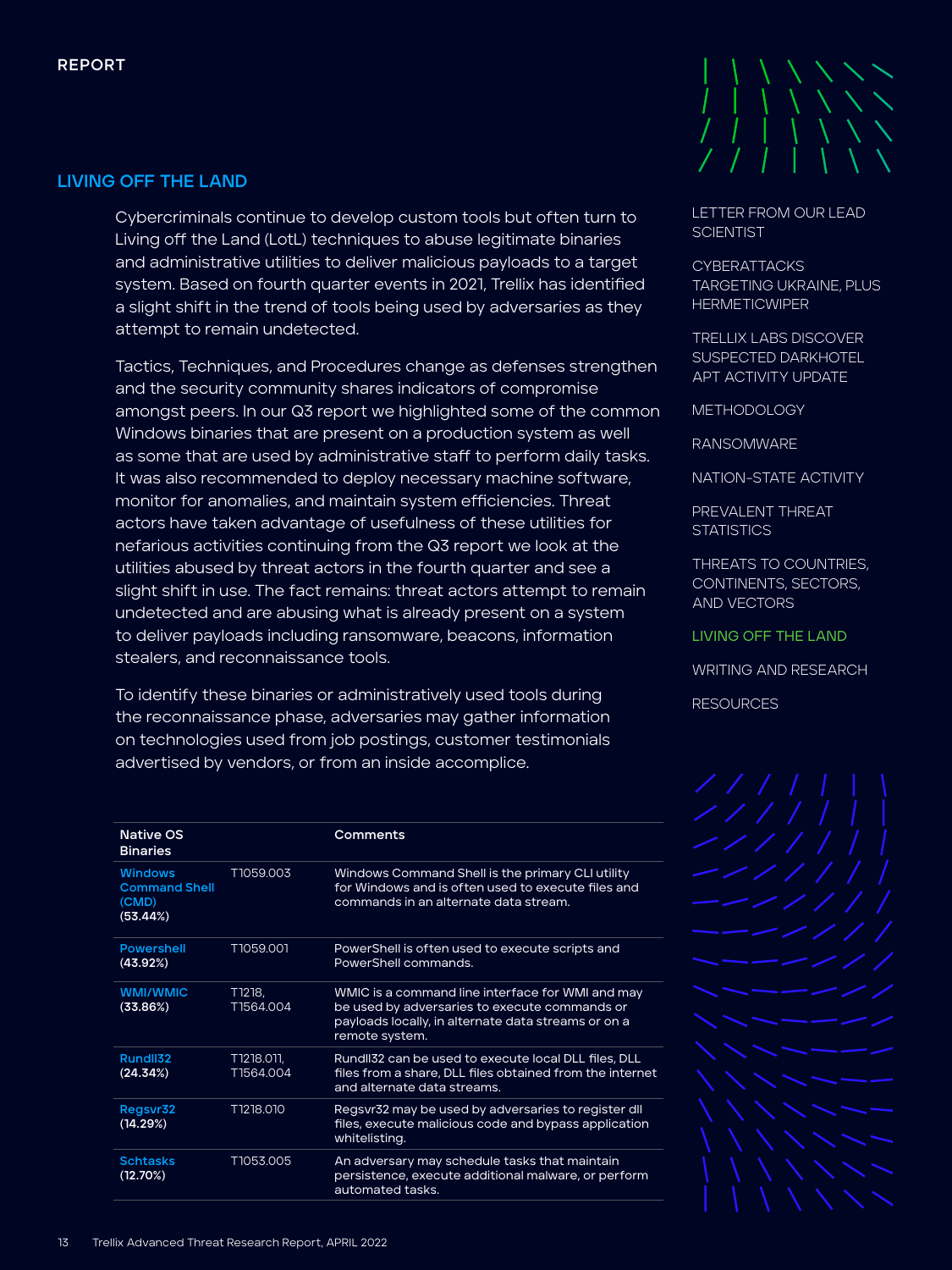| <b>MSHTA</b><br>(10.05%) | T1218.005                       | MSHTA may be used by adversaries to execute<br>JavaScript, JScript and VBScript files that may<br>be hidden in HTA files locally and in alternate data<br>streams or retrieved from a remote location.                                                                           |
|--------------------------|---------------------------------|----------------------------------------------------------------------------------------------------------------------------------------------------------------------------------------------------------------------------------------------------------------------------------|
| <b>Excel</b><br>(8.99%)  | T1105                           | While not natively installed, many systems contain<br>spread sheet software, adversaries may send<br>attachments to user that contain malicious code or<br>scripts that, when executed, may be used to retrieve<br>payloads from a remote location.                              |
| Net.exe<br>(7.94%)       | T1087 &<br>$Sub-$<br>techniques | Windows command line utility that allows an<br>adversary to perform reconnaissance tasks such as<br>identifying users, network, and services functionality<br>of a victim machine.                                                                                               |
| Certutil<br>(4.23%)      | T1105, 1564.004<br>T1027        | Windows command utility is used to obtain<br>certificate authority information and configure<br>certificate services. Alternatively, adversaries may<br>use certutil to gather remote tools and content,<br>encode and decode files as well as access alternate<br>data streams. |
| Reg.exe<br>(3.70%)       | 1003.002,<br>1564.004           | Reg.exe may be used by adversaries to add, modify,<br>delete, and export registry values which may be<br>saved to alternative data streams. Additionally, reg.<br>exe may be used to dump credentials from a SAM file.                                                           |

| <b>Administrative</b><br><b>Tools</b> |                                                                                      |                                                                                              | <b>Comments</b>                                                                                                                                                                                                                                                                 |
|---------------------------------------|--------------------------------------------------------------------------------------|----------------------------------------------------------------------------------------------|---------------------------------------------------------------------------------------------------------------------------------------------------------------------------------------------------------------------------------------------------------------------------------|
| Remote<br><b>Services</b><br>(35.98%) | T1021.001.<br>T1021.004,<br>T1021.005                                                | AnyDesk<br>ConnectWise<br>Control<br><b>RDP</b><br><b>UltraVNC</b><br><b>PUTTY</b><br>WinSCP | Remote services tools, both native to<br>Windows and third-party software may<br>be used by adversaries along with valid<br>accounts to gain access to a machine<br>or infrastructure remotely, perform<br>ingress transfer of tools and malware<br>as well as exfiltrate data. |
| <b>Archive Utilities</b><br>(6.35%)   | T1560.001                                                                            | 7-Zip<br><b>WinRAR</b><br>WinZip                                                             | Adversaries may use archive utilities<br>to compress collected data in<br>preparation to be exfiltrated as well as<br>to decompress files and executables.                                                                                                                      |
| <b>BITSAdmin</b><br>(3.70%)           | T1105, T1218,<br>T1564.004                                                           |                                                                                              | BITSAdmin is often used to maintain<br>persistence, clean up artifacts and for<br>invoking additional actions once a set<br>criterion is met.                                                                                                                                   |
| <b>ADFind</b><br>(2.65%)              | T1016, T1018<br>T1069, & Sub-<br>Techniques,<br>T1087 & Sub-<br>techniques,<br>T1482 |                                                                                              | Command line utility that may be used<br>by adversaries to discover active<br>directory information such as Domain<br>Trusts, Permission Groups, Remote<br>Systems and Network Configurations.                                                                                  |
| <b>PsExec</b><br>(2.12%)              | T1569.002                                                                            |                                                                                              | PsExec is a tool used to execute<br>commands and programs on a remote<br>system.                                                                                                                                                                                                |
| fodhelper.exe<br>(0.05%)              | T1548.002                                                                            |                                                                                              | Fodhelper.exe is a Windows utility that<br>may be used by adversaries to run<br>malicious files with elevated privileges<br>on a victim machine.                                                                                                                                |

[LETTER FROM OUR LEAD](#page-2-0)  **[SCIENTIST](#page-2-0)** 

**CYBERATTACKS** [TARGETING UKRAINE, PLUS](#page-4-0)  **HERMETICWIPER** 

[TRELLIX LABS DISCOVER](#page-5-0)  [SUSPECTED DARKHOTEL](#page-5-0)  [APT ACTIVITY UPDATE](#page-5-0)

[METHODOLOGY](#page-7-0)

[RANSOMWARE](#page-7-0)

[NATION-STATE ACTIVITY](#page-9-0)

PREVALEN[T THREAT](#page-10-0)  **STATISTICS** 

[THREATS TO COUNTRIES,](#page-11-0)  [CONTINENTS, SECTORS,](#page-11-0)  [AND VECTORS](#page-11-0)

[LIVING OFF THE LAND](#page-12-0)

[WRITING AND RESEARCH](#page-14-0)